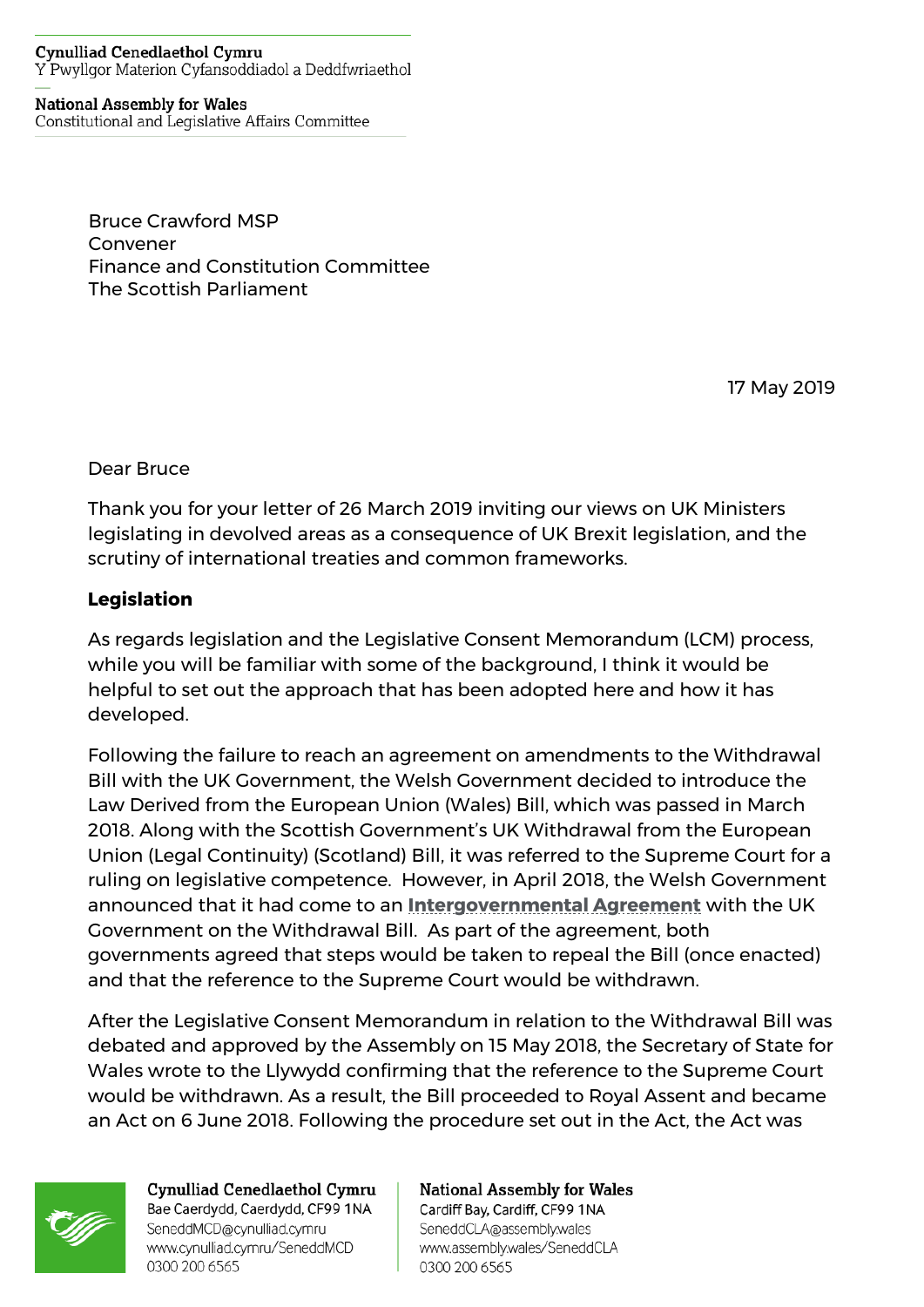repealed on 22 November 2018 by the Law Derived from the European Union (Wales) Act 2018 (Repeal) Regulations 2018. The Committee's report on the Regulations noted:

"We note the significance of these Regulations and how the repeal would mean that important constitutional and legal matters (such as the continuation of EU-related Welsh law after exit and the powers of the Welsh Ministers to correct deficiencies in retained EU law) will be dealt with under the European Union (Withdrawal) Act 2018.

We also note that the repeal of the Act forms part of the Intergovernmental Agreement on the European Union (Withdrawal) Bill and the Establishment of Common Frameworks."

The Intergovernmental Agreement between the UK and Welsh Governments provides that:

"The UK Government will be able to use powers under clauses 7, 8 and 9 to amend domestic legislation in devolved areas but, as part of this agreement, reiterates the commitment it has previously given that it will not normally do so without the agreement of the devolved administrations. In any event, the powers will not be used to enact new policy in devolved areas; the primary purpose of using such powers will be administrative efficiency."

Following on from our 2018 July report, **[Scrutiny of regulations made under the](http://www.assembly.wales/laid%20documents/cr-ld11654/cr-ld11654-e.pdf)  [European Union \(Withdrawal\) Act 2018: operational matters](http://www.assembly.wales/laid%20documents/cr-ld11654/cr-ld11654-e.pdf)**, changes were made to the National Assembly's Standing Orders which included requirements for the Welsh Government to lay a written statement giving notification of any regulations made, or to be made, by a UK Minister acting alone within the legislative competence of the Assembly or the executive competence of the Welsh Ministers. As well as summarising the purpose of the regulations, the Welsh Government is required to explain its impact on the Assembly's legislative competence and why consent was given.

In addition, regulations by UK Ministers that amend primary legislation within the competence of the Assembly, trigger the Statutory Instrument Consent Memorandum (SICM) process.

In February 2019, we published a **[progress report](http://www.assembly.wales/laid%20documents/cr-ld12128/cr-ld12128-e.pdf)** on our scrutiny of regulations under the *European Union (Withdrawal) Act 2018* (the 2018 Act) and have **[exchanged correspondence with the First Minister](http://senedd.assembly.wales/mgIssueHistoryHome.aspx?IId=20801)** about the concerns we

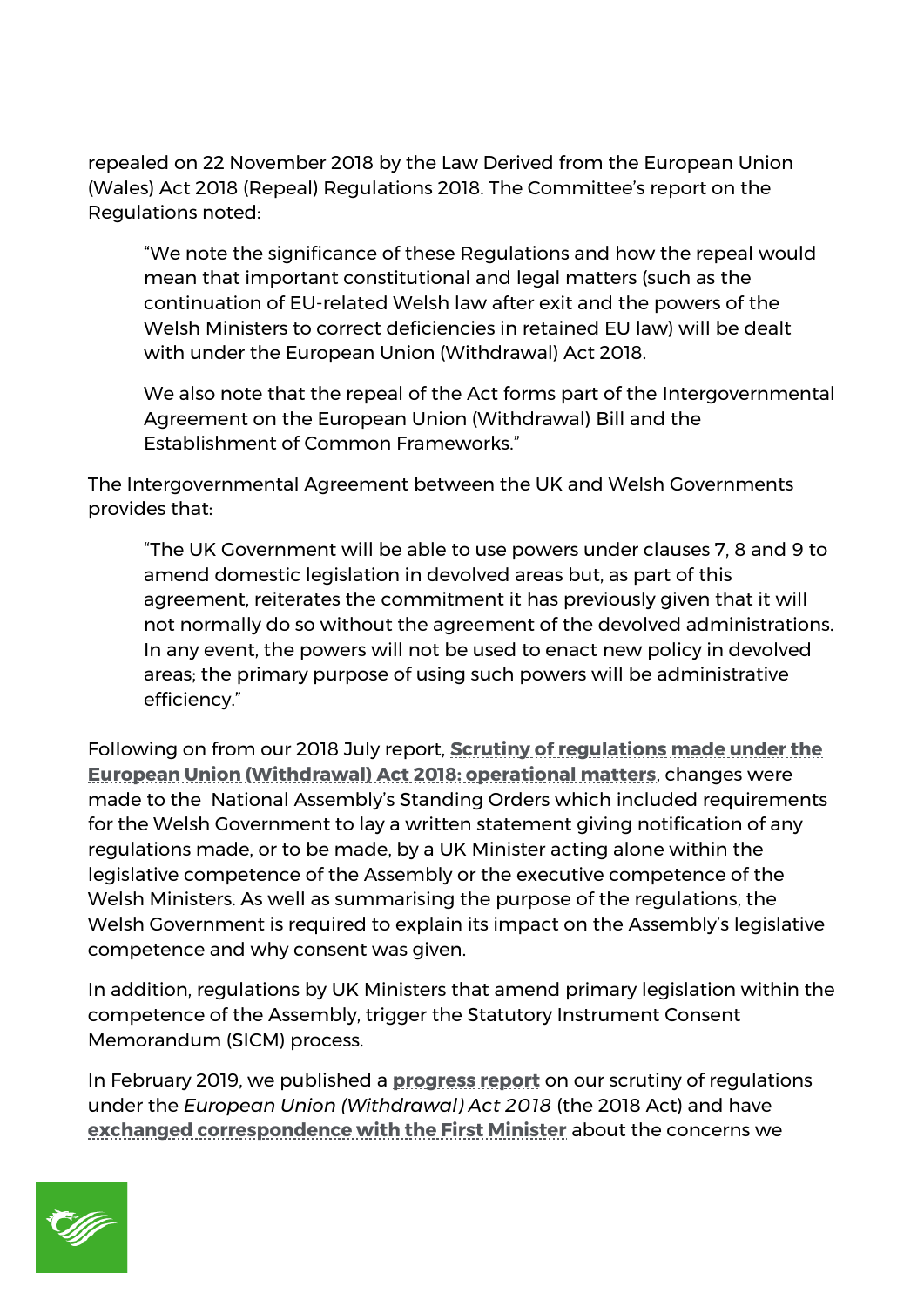express in the report. In particular, we highlighted the Welsh Government giving consent to the UK Government making negative procedure regulations that restrict the legislative competence of the Assembly (albeit in narrow fields) without the Assembly having a role. In addition we expressed concern about the way in which the SICM process has been operating and recently **[exchanged](http://senedd.assembly.wales/mgIssueHistoryHome.aspx?IId=18641)  [correspondence with the Llywydd](http://senedd.assembly.wales/mgIssueHistoryHome.aspx?IId=18641)** about our concerns.

Our Committee, along with others, such as the External Affairs and Additional Legislation (EAAL) Committee and Climate Change, Environment and Rural Affairs Committee, have reported on Legislative Consent Memoranda on Brexit Bills and expressed concerns about the approach adopted. For example, in our LCM report on the Agriculture Bill we said:

"In effect, the UK Parliament is delegating powers to the Welsh Ministers permitting them to act in devolved areas, despite not having been involved in the scrutiny of agriculture policy in Wales for almost a generation. In so doing, the National Assembly's scrutiny function is being bypassed, a situation we find constitutionally unacceptable."

In relation to the Trade Bill, the EAAL Committee concluded that:

"The legislative consent process does not allow for a nuanced interaction with the legislation under scrutiny. Rather, it offers a blunt and binary choice of granting consent for the provisions as drafted or rejecting them entirely.

Our consideration of the Trade Bill illustrates the often unsatisfactory balancing act that is required when considering questions of legislative consent."

Overall, from our perspective, we believe that devolved legislatures should have a greater role in the scrutiny of UK legislation in devolved areas.

One particular issue that we believe needs to be addressed relates to how UK Bills in devolved areas is dealt with where issues of timing are an issue. Occasionally, debates on legislative consent motions take place without there having been time for a committee to scrutinise the accompanying legislative consent memorandum because of the constraints of time, often as a UK Bill approaches its final legislative stages.

Time constraints can also lead to other consequences. For example, in the Withdrawal Bill, the UK Government decided against making amendments to it in relation to Wales because of a lack of time to seek supplementary legislative

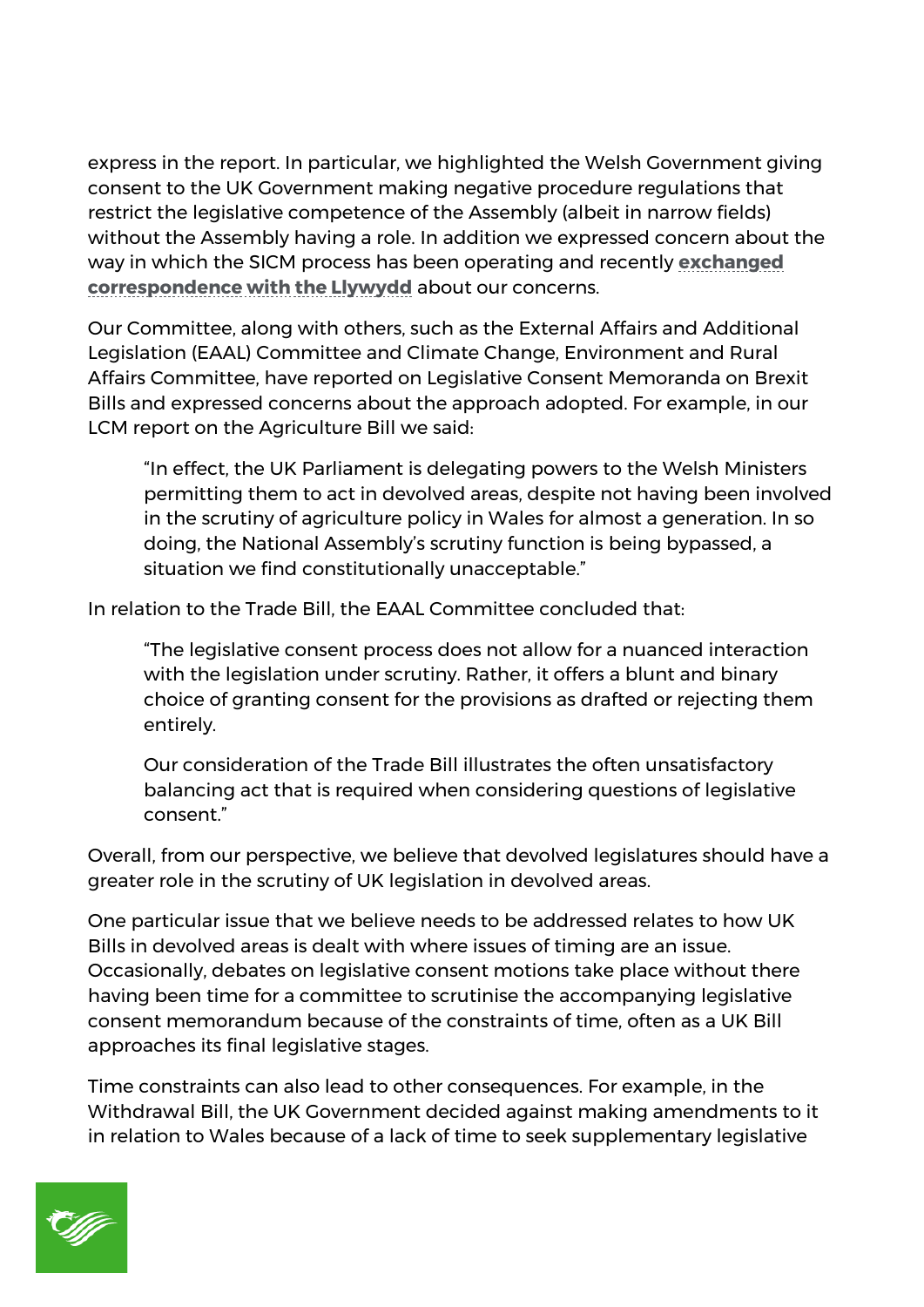consent. The effect of this was to set out in legislation a small but constitutionally significant difference between the sifting process to be adopted in the Assembly and UK Parliament.

Our views feed into a wider issue regarding the extent to which the Sewel Convention retains any constitutional validity and whether it needs to be reviewed or alternatively replaced with new arrangements.

We are also becoming concerned at the extent to which agreements between the UK and Welsh Governments are being used to overcome situations where for example they cannot agree on whether matters are reserved or on amendments to UK Brexit legislation. Such agreements appear to have been entered into, or are in the process of being developed, in relation to the Bills on Agriculture and Fisheries, and the Healthcare (International Arrangements) (now the Healthcare (European Economic Area and Switzerland Arrangements) Act 2019).

To illustrate our concern, this is an extract from a recent Agriculture LCM. It covers the disagreement over whether clause 26 (WTO Agreement on Agriculture: regulations) of the Agriculture Bill (as introduced) requires consent:

"In summary, the clear onus is on seeking agreement. However, where that is not feasible there are strong mechanisms for the Welsh Ministers to exert their views. These arrangements will be codified in a Memorandum of Understanding and the Secretary of State will put this on record in a statement on the floor of the House of Commons. This is a good outcome providing a strong role and flexibility for the Welsh Ministers following extensive and highly collaborative working between Governments. It provides a valuable model which could be used in other areas where intergovernmental cooperation is needed and demonstrates both governments' commitment to collaboration."

## **International Treaties and Common Frameworks**

As a result of our functions in relation to the scrutiny of subordinate legislation and also constitutional Bills introduced to the Assembly, we have not undertaken much work in this area but may look to do so later in the year.

That said, I think we will need to understand how the treaties and common frameworks will affect Wales. This will be particularly important as we have to legislate to implement obligations set out in treaties that are agreed at governmental level. Once a treaty is signed, Wales (and the rest of the UK) will have to comply with it and it will be too late to change the obligations it contains.

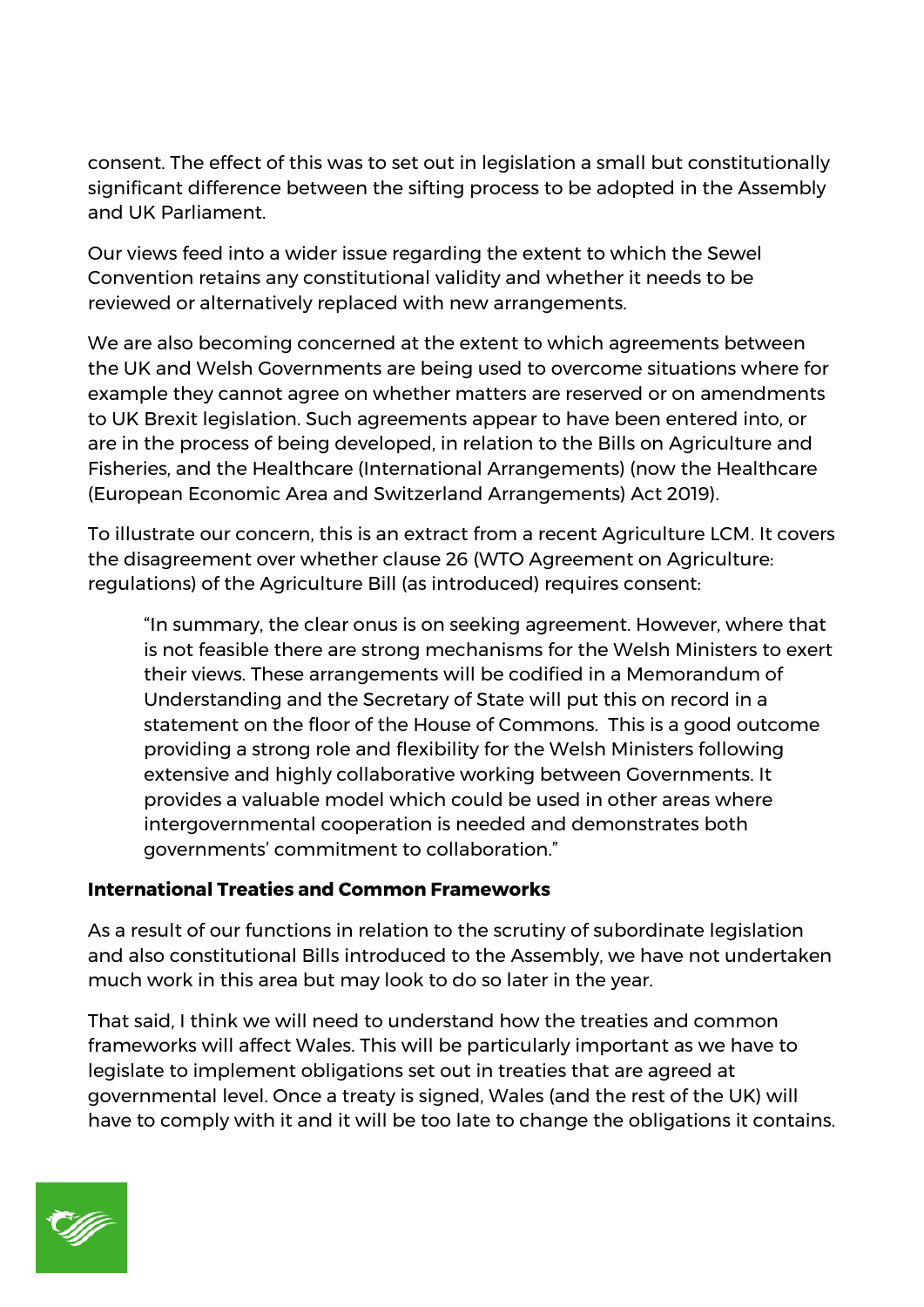Alongside our work, the EAAL Committee has also been considering the implications for Wales of UK international agreements and UK trade policy more generally. In recent months, it developed a new procedure for the scrutiny of international agreements to handle the increase in the number of agreements being signed prior to the end of March 2019.

This new procedure centres on assessing whether UK international agreements engage devolved competence and whether they affect areas of devolved public policy. If initial assessments suggest that this is the case, the EAAL Committee takes a more detailed look at the agreements. Should issues of concern arise, it reports these to the Assembly and aims to draw them to the attention of the Welsh and UK Governments, and the committee counterparts in the other UK legislatures. Since the start of March 2019, the EAAL Committee has considered 26 agreements, reporting on six of them. It has also written to the UK Government with an initial view on the role of the Assembly in the development and scrutiny of international agreements.

As regards common frameworks, there is considerable uncertainty about the nature of both legislative and non-legislative frameworks, a point highlighted in recommendations we made in our LCM report on the Fisheries Bill.

Through Ministerial scrutiny sessions and correspondence, the EAAL Committee has also been pressing for greater transparency around the ongoing intergovernmental work to develop common UK policy frameworks, and for a more coherent programme of work to be communicated by governments.

It has considered the UK Government's recently published *Revised Frameworks Analysis* and is engaged in seeking a more detailed appraisal of the situation from the Welsh Government against each of the policy areas identified in the revised analysis.

Once further information is received from the Welsh Government, the EAAL Committee intends to develop a more detailed position on the scrutiny of nonlegislative frameworks, in liaison with other Assembly committees.

We therefore believe there should be a much greater role for the devolved legislatures in scrutinising international treaties and common frameworks.

# **Conclusion**

The issues you raise highlight the need for us to take a wider view on the impact of Brexit on the UK constitutional framework, which is likely to be put under considerable pressure over the next decade. We therefore welcome your letter, as